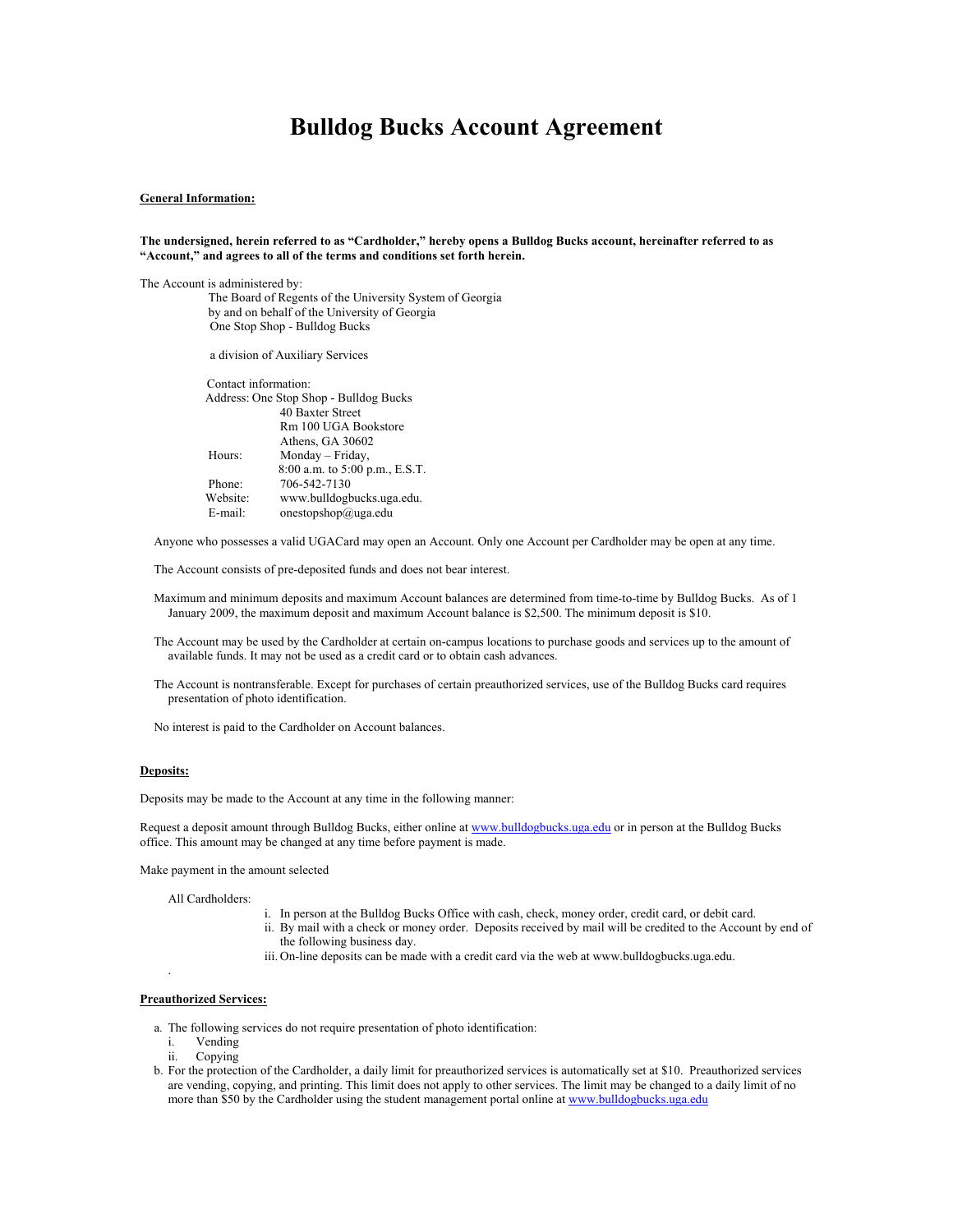# a. No charges are assessed to the Cardholder for any transaction(s).

- b. Any payments returned due to insufficient funds will be handled by the Bursar's Office and are subject to the fees and conditions of that office.
- c. An Account that remains inactive for 12 (twelve) consecutive months will be closed and charged an account management fee of the lesser of the Account balance or \$25. Any balance will be returned to the Cardholder.
- d. Except in the case of a student separating from the university, a student Account that is closed before the end of a semester will be charged an account management fee of the lesser of the Account balance or \$25.

# **Lost or Stolen Cards**:

- A lost or stolen UGACard must be reported to Bulldog Bucks promptly by one of the following methods
- a. 8am to 5pm EST Monday through Friday excluding official UGA holidays:
- i. In person at the Bulldog Bucks office, One Stop Shop, Athens, GA 30602
	- ii. By telephone at (706) 542-7130
	- iii. Online at www.bulldogbucks.uga.edu
- b. Outside of Bulldog Bucks business hours:
- Online at www.bulldogbucks.uga.edu
- c. Once a UGACard is reported as lost or stolen, the Account will be deactivated until one of the following occurs i. The UGACard is found and/or returned to Cardholder
	- ii. A new UGACard is issued

A lost or stolen UGACard should also be reported to the Tate Student Center business office.

# **Liability for Unauthorized Purchases:**

- a. If a UGACard is reported as lost or stolen to the Bulldog Bucks office within 2 business days after learning of the loss or theft, the Cardholder is responsible for no more than \$50.00 in unauthorized Account purchases.
- b. If a UGACard is reported as lost or stolen to the Bulldog Bucks Office more than 2 business days after learning of the loss or theft, the Cardholder is responsible for no more than \$500.00 in unauthorized Account purchases.
- c. If the Cardholder fails to notify the Bulldog Bucks office of an unauthorized purchase within sixty (60) days after it appears on Cardholder's statement, Cardholder, in addition to being responsible for the amounts set forth in 6.a. and 6.b. above, may be responsible for all money lost after 60 days if Bulldog Bucks can show that it could have prevented the loss had Cardholder provided notice.
- d. The time periods will be extended for a reasonable amount of time if extenuating circumstances, such as a long trip or hospital stay, keeps the Cardholder from notifying the Bulldog Bucks office as set forth above.

# **Account Closure:**

- a. The Cardholder may close the Account at any time by completing an Account Closure Request online, by mail, or in person at the Bulldog Bucks office located in the One Stop Shop.
- b. Except in the case of separation from the University, If a student Cardholder closes the Account before the end of a semester, an account management fee of the lesser of the Account balance or \$25 will be charged and the cardholder will not be permitted to open a new Account until the following semester
- c. If an Account is inactive for twelve (12) months, the University will charge an account management fee of the lesser of the account balance or \$25 and will close the Account
- d. Upon Account closure, any balance in the account will be applied to any debt Cardholder owes to the University. Accounts with a balance under \$5 will be charged an account closure fee of the balance of the account.
- e. If so desired, remaining balance may be donated to Let All The Big Dawgs Eat Food Scholarship Fund in efforts to fight student hunger on our campus by completing the Account Closure Form found at the following link:

https://bulldogbucks.uga.edu/my-account/close-account

For more information on the Food Scholarship please visit website:

# http://tate.uga.edu/food\_content\_page/food-scholarship-home

- f. Refunds will be made via the method of original payment. If payment was made by check, a check will be mailed to students at the financial mailing address in student records and to other Cardholders at the address on this form. Electronic payments will be returned to the source of payment if notified in the same day of the transaction.
- g. Processing Account closures may take up to eight (8) weeks.

# **Receipts and Statements:**

- a. Sales receipts shall be made available to the Cardholder at all points-of-sale with the exception of preauthorized services (See Section 3).
- b. All vendors are required to make a receipt available. It is the Cardholder's responsibility to ensure that the receipt is correct.

## **Fees:**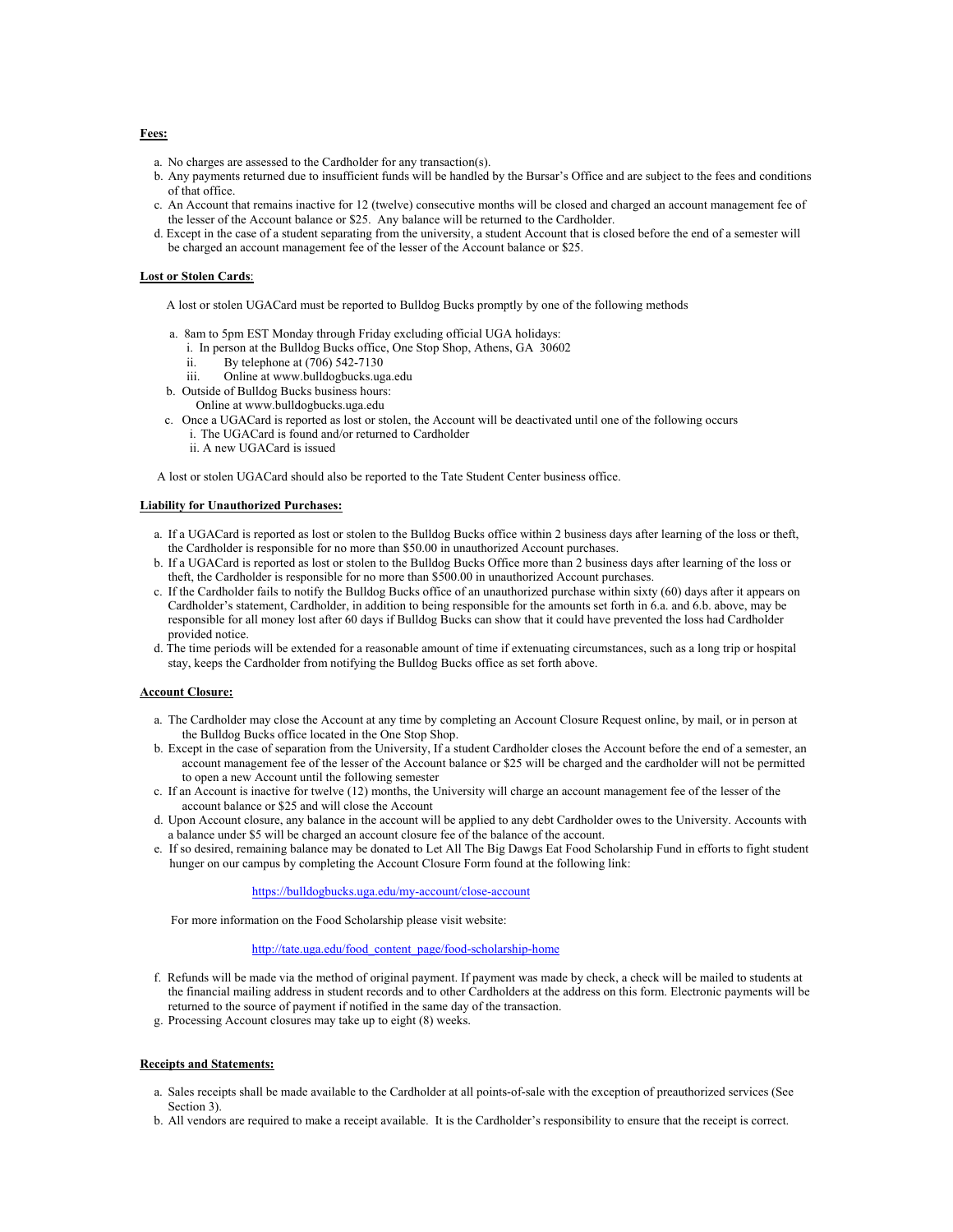- c. Periodic Statements. You can access your account activity online at https://bulldogbucks.uga.edu/ In addition; you will receive a monthly account statement unless there are no transfers in a particular month. In any case, you will get the statement at least quarterly.
- d. **Electronic Statements.** You may elect to receive an electronic statement in lieu of a written statement. Your consent to do so may be withdrawn at any time by completing a Printed Statement Request Form. If you wish to receive your statement electronically, you must consent, or confirm your consent, electronically at www.bulldogbucks.uga.edu under "Manage my Account." In order to access and retain electronic communications regarding a Bulldog Bucks Account, the Cardholder must have use of a computer that has an internet connection and is capable of supporting any one of the following web browsers:
	- 1. Internet Explorer 6.0 or greater
	- 2. Mozilla  $1.6$  or greater
	- 3. Netscape 7.0 or greater
	- 4. Safari 1.2 or greater
	- 5. Google Chrome 54 or greater
- e. Account statements detailing activity within the past six (6) months of today's date are available for free at the Bulldog Bucks office. For a fee of \$5.00, a printed copy of an Account statement may be requested for any month that took place seven (7) months or earlier than the current date.

#### **Error Resolution:**

- a. If there is an error on a receipt or activity statement or if the Cardholder would like more information about a specific transaction, the Bulldog Bucks Office may be contacted by:
	- i. Telephone at: 706-542-7130.

ii. Mail: One Stop Shop - Bulldog Bucks 40 Baxter Street Rm 100 UGA Bookstore

Athens, GA 30602

iii. Completing a Transaction Error Notification Form at the Bulldog Bucks office

- b. When making a request for an adjustment to the Account, the Cardholder should furnish the following information:
	- i. The Cardholder's name.
	- ii. Account number.
	- iii. Contact information.
	- iv. Date error occurred.
	- v. The dollar amount of the transaction in question.
	- vi. A description of the transaction in question and explanation of the discrepancy.
	- vii. Written confirmation must be provided within ten (10) business days of oral notice.
- c. The Bulldog Bucks office must be notified within sixty (60) days of the date of receipt of the first statement on which the problem or error appeared.
- d. The Bulldog Bucks office will investigate the Cardholder's request and provide a written decision to the Cardholder within ten (10) business days.
- e. If an error is found, the Bulldog Bucks office will make the necessary adjustments to the Cardholder's Account and send notification to the Cardholder.
- f. If no error is found, the Bulldog Bucks office will provide the Cardholder a written explanation within three (3) business days of the conclusion of the investigation. The Cardholder may request copies of the document(s) used to conduct the investigation.
- g. If we need more time, we may take up to 45 days to investigate the discrepancy. If we decide to do this, we will provisionally credit the Cardholder's Account within 10 business days for the amount of the discrepancy so that the Cardholder will have access to the funds in question.
- h. We will not provisionally credit the Cardholder's Account if we do not receive written confirmation within 10 business days of an oral notice of error.
- i. If we determine the error to be out of our responsibility and have given provisional credit, the Cardholder will be notified in writing that they have 5 business days to ensure the proper funds are in the Account to cover the provisional credit.

#### **Our Liability:**

If we do not complete a transfer to or from your account on time or in the correct amount according to our agreement with you, we will be liable for your losses or damages. However, there are some exceptions. We will not be liable, for instance:

- a. if through no fault of ours, you do not have enough money in your account to make the transfer;
- b. if the terminal or system was not working properly and you knew about the breakdown when you started the transfer;
- c. if circumstances beyond our control, such as fire or flood, prevent the transfer despite reasonable precautions we have made;
- d. there may be other exceptions stated in our agreement with you.

#### **Disclosure of Account Information to Third Parties:**

a. Information about the Cardholder's Account will be disclosed to third parties only for the following purposes:

- i. In order to complete a transaction.
- ii. Cardholder requests in writing that the information be disclosed.
- iii. In order to comply with the Family Educational Rights and Privacy Act (FERPA) the following information will be made available. This Act authorizes schools to release the following information, without consent, to the following parties or under the following conditions:
	- 1. School officials with legitimate educational interests
	- 2. Other schools to which a student is transferring
	- 3. Specified officials for audit or evaluation purposes
	- 4. Appropriate parties in connection with financial aid to a student